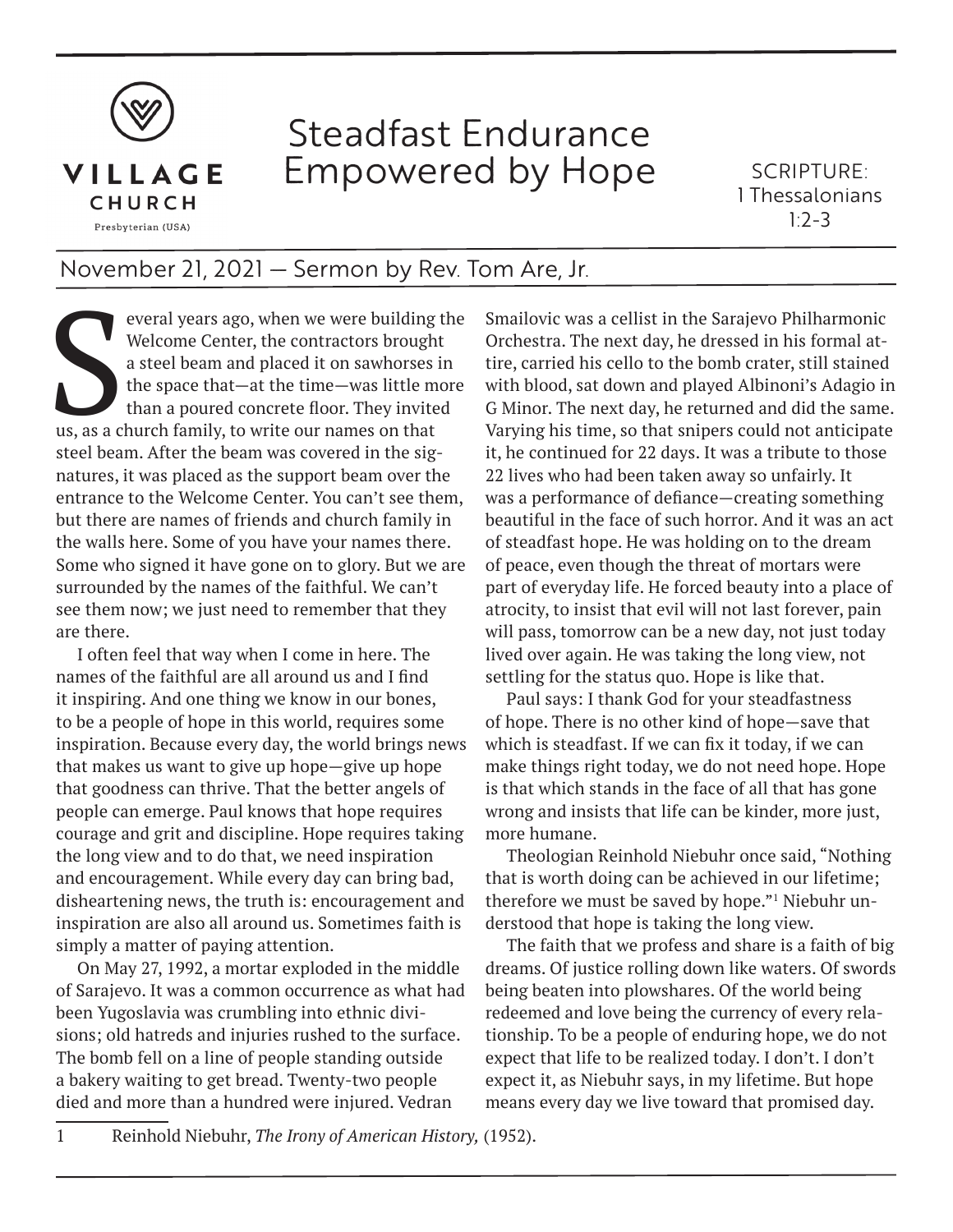We have said faith is work because it is not limited to what we think, but shows up in our choices. Love is labor because it is not limited to what we feel, but shapes our actions. Hope is the same. Hope is less an attitude and more a practice. Hope endures because it is a discipline. Vedran Smailovic didn't just wish that peace would come; he brought beauty, a reminder of our better angels. He lived his hope.

Paul says: I give thanks for your endurance which is empowered by hope. For the Thessalonians, hope was a requirement. Paul's ministry lasted from about the year 33 CE to 58 or so. About 25 years. The letters that he wrote were all written in the last seven or eight years of his ministry. As we said before, 1 Thessalonians was the first, written about year 50. During this time, Christian missionaries, like Paul, had gone to Rome and were preaching that Jesus was the Messiah. This created tension between these missionaries and traditional Jewish practice. There were riots. The Roman Emperor Claudius would tolerate no unrest, so he expelled the Jews, including Jewish Christians from Rome. Ran them out of the city. Professor Eugene Boring says it is likely that these refugees found their way to Thessalonica and tensions were high. $2$ 

Therefore, the people to whom Paul writes were viewed with suspicion by traditional Judaism, an argument that divided families. And now the Roman government was beginning to look upon followers of Jesus as national-security threats. Within a few years, Nero would be Emperor and Nero would persecute Christians.

For the Thessalonians, the very act of gathering together, of sharing the sacrament, of welcoming men and women, slave and free, Jews and Gentiles, all to the same table, was an act of hope. Hope is not simply an attitude, but rather a practice.

We clearly live in a different time, but our lives need to be shaped by hope as well. It is Stewardship Dedication Sunday. Pledging is an act of hope.

We baptize children today. We don't know who they will become, what great things they might do but we know this: They will need a church. They will need a community committed to the work of faith, the labor of love and the endurance of hope. That's

why your generosity matters.

During this past year, when people's hope has been stressed, we have provided food for the hungry in our community, like we are doing with Thanksgiving baskets this week. We have provided shelter, like we heard about from Kar Woo last Sunday. We have been a place of joy and friendship—the importance of which we see with new eyes after all we have been through. We have stood with people in their darkest hours, when grief came with a vengeance. We have baptized little ones and made a promise to them and to God that we will be a community where they can grow up to know they are loved by God and loved by us. We have expanded our ministry, as today we welcome online worshipers from across the country.

What I'm saying is that we are being the church and you are making it happen. It's a work of endurance that is fed by our hope.

I mentioned that we have names in the walls. We also have names in the room that inspire us. I want to tell you of a couple people who inspire me. Last weekend we held a session retreat. Our leaders gathered in part to welcome those whom you have elected to serve us as elders: Laura Ann Bowen, Carrie Craig, Jennifer Dierks, Jennifer Hart, Jeff Hutsell, Kathy Ray, Henry Sewing, Bob Wilhelm and Ron Witzke, and Ella Stewart as our youth elder.

I invited them to share their faith story. Henry Sewing talked of mentoring. Henry joined Brian Smith, Steve Schmidt and Mike Norris to serve as mentors in the Ivanhoe neighborhood. They started meeting with some young guys when they were in elementary school or maybe middle school. For about 10 years, they met with them, encouraged them, supported them. Henry said, at the least, we were with them almost every weekend.

But then, Antonio, a 19-year-old kid—good, young man, college-bound—like far too many, Antonio was a victim of gun violence. He was murdered. A few months later, another kid in the group, shot and murdered. After 10 years of spending weekend after weekend trying to give these guys a chance, guys who the world doesn't care if they get a chance, it was devastating. Henry said, "It shook my faith. I had a lot of questions for God." To see these young guys